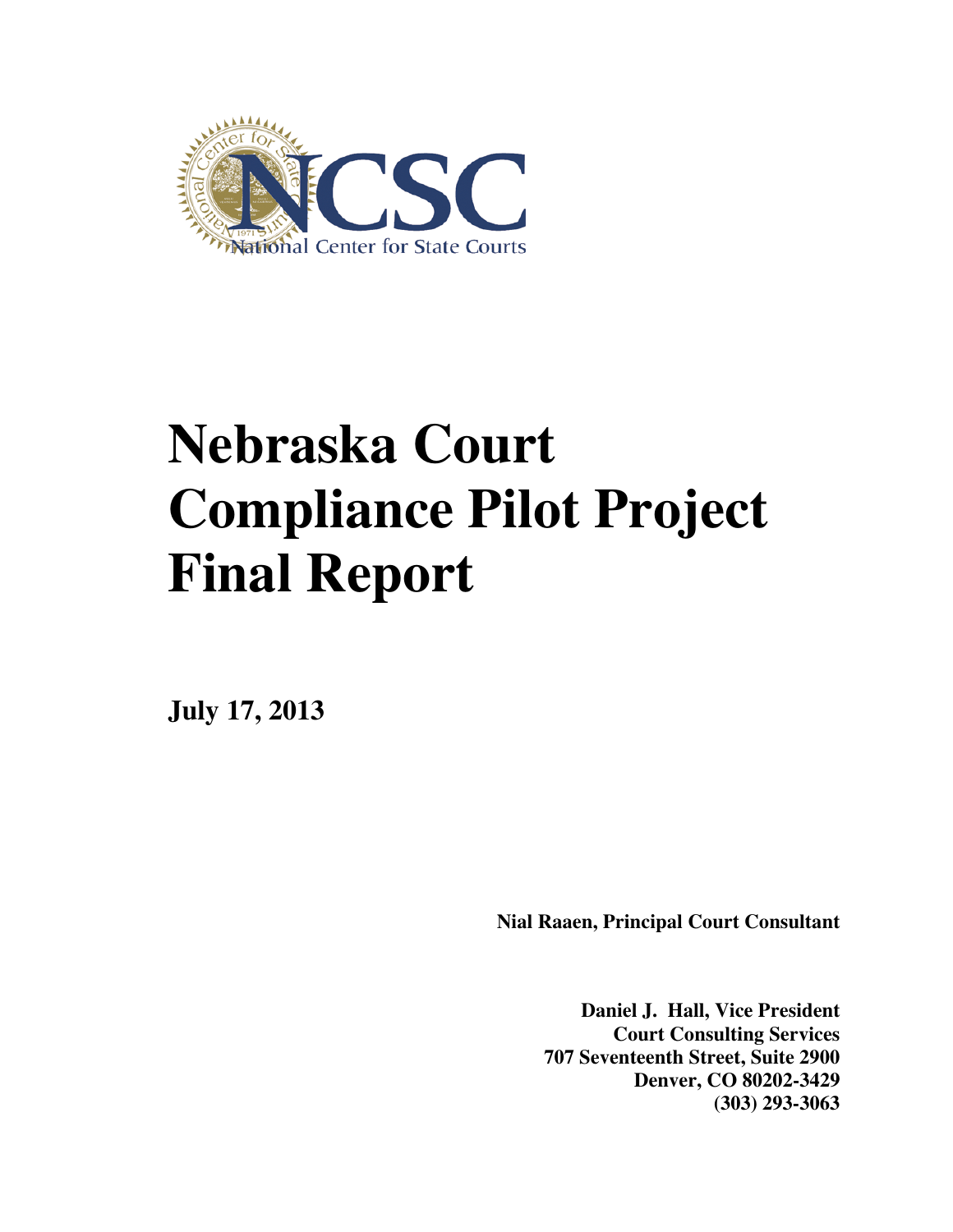# **Table of Contents**

| APPENDIX C - Applying Pilot Procedures to Non-Probation Time Payments 16 |
|--------------------------------------------------------------------------|
|                                                                          |
|                                                                          |
|                                                                          |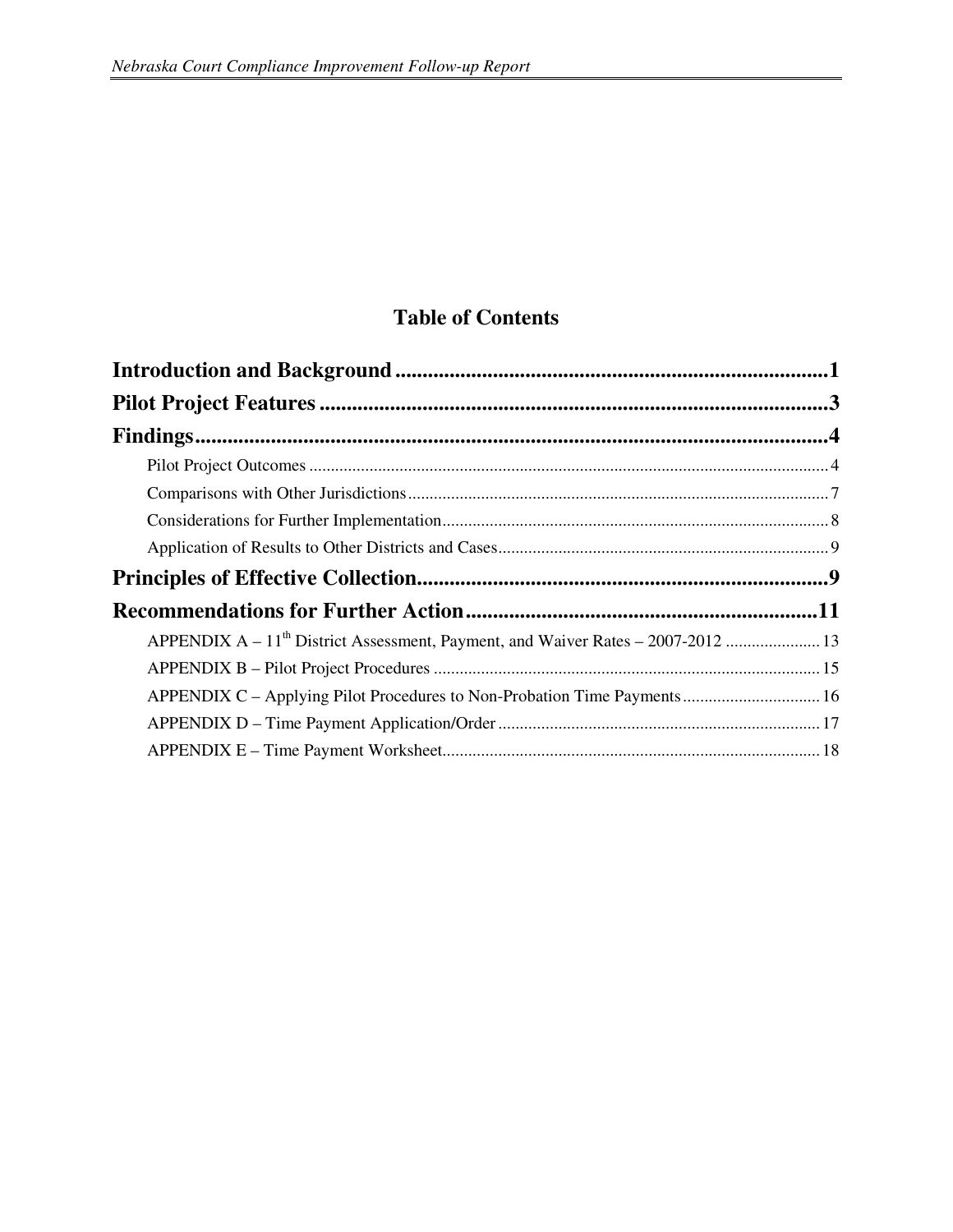# **Introduction and Background**

The National Center for State Courts (NCSC) has assisted the Nebraska courts with the design and implementation of a pilot project to improve compliance with court-ordered financial obligations in criminal cases. In addition to increasing compliance, the Nebraska courts are interested in how they can better utilize staff and resources in rural areas to improve system effectiveness. The stated goals of the project are to:

- Increase compliance with payment of fines, costs, and restitution
- Test the viability of remote work activities
- Determine the effectiveness of new collections methods and processes

Under the leadership of Judge Anne Paine, the  $11<sup>th</sup>$  Judicial District became the site for experimenting with new procedures to encourage compliance with financial penalties. These included using special notification procedures, setting time to pay cases for court review, and utilizing shared staff resources within the district to enhance enforcement. The initial pilot project has focused on misdemeanor cases where the defendant has been placed on probation and ordered to pay fines, fees, and costs as a condition of the sentence.

One of the issues that the project has addressed is the lack of coordination of enforcement of financial judgments when defendants are placed on probation. The past practice has been to allow defendants to pay any time up to the last month of their probation period. Therefore, in many cases the court or probation officer would only take action when the defendant was approaching the end of the probation period. Without regular monitoring and notification, defendants often failed to make installment payments. As a result, probation officers would either have to extend probation or request a waiver of fines and costs by the court. There was also little active effort to encourage defendants to make timely payments.

In many rural districts and regions across the country case filings have diminished in recent years. This is due to a variety of factors, including population and business activity loss to urban areas, aging of the population, and cutbacks to law enforcement as a result of the recent recession. One of the challenges for rural courts has been to maintain full-time court office hours in areas with low levels of judicial activity. An approach which has shown promise in other states is "in-sourcing" court support work. This concept has been adopted, for instance, by the South Dakota judiciary which has shifted tasks such as entering citations, responding to background check requests, and enforcement of overdue fines, from busier courts to those with less work, usually in more rural locations. This enables courts to balance workloads and helps justify maintaining staff in the rural courts. The same concept has been applied in Nebraska for collections under this pilot project.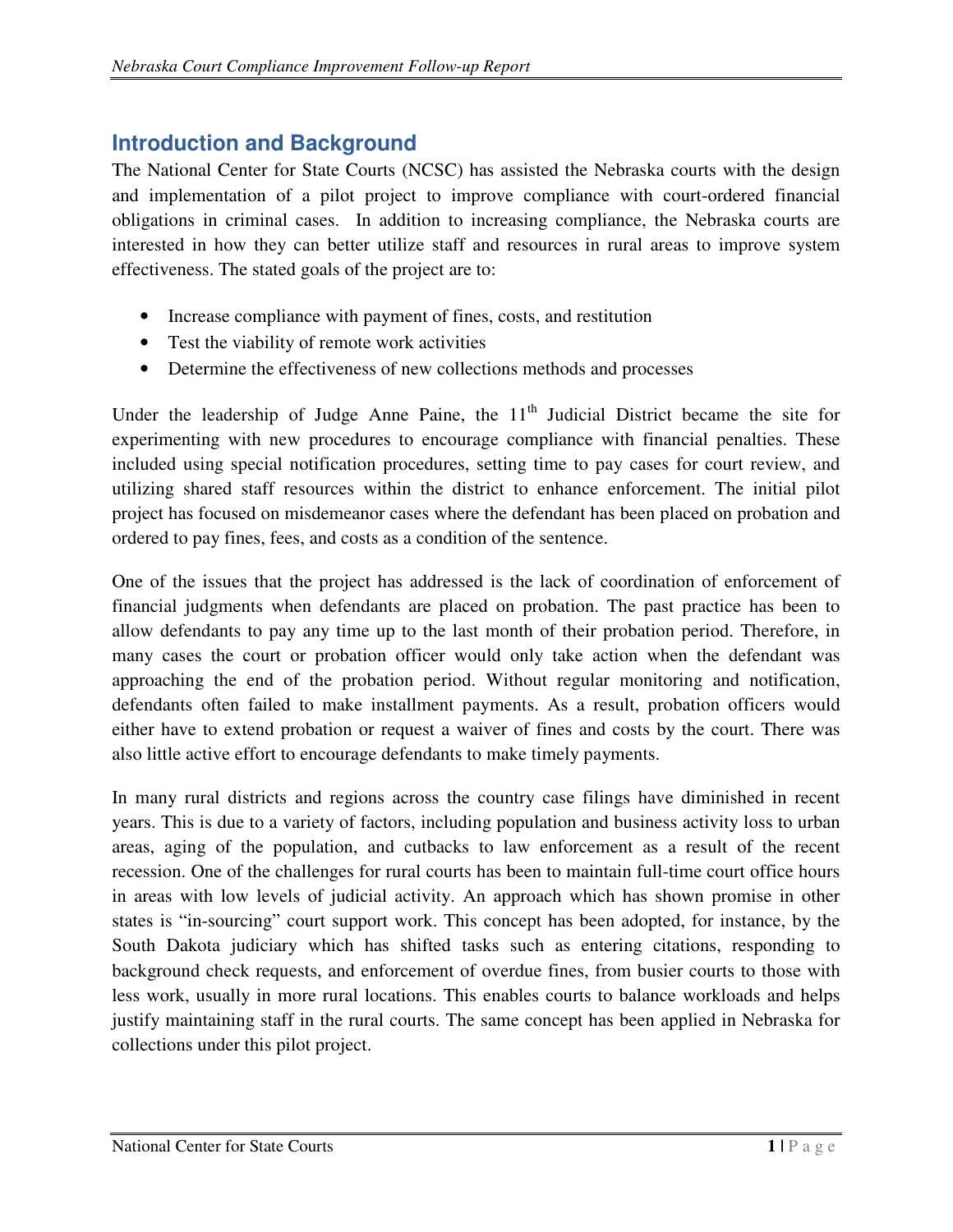The  $11<sup>th</sup>$  Judicial District covers a large rural area in the southwestern part of the state. The The  $11<sup>th</sup>$  Judicial District covers a large rural area in the southwestern part of the state. The overall misdemeanor caseload for the  $11<sup>th</sup>$  District continues to decline and is at its lowest level since  $2005$ :  $1$ 



The number of individuals placed on probation for misdemeanor offenses and discharges declined in 2011 from the previous year:

| Year | <b>Probation Ordered</b> | <b>Discharged</b> |
|------|--------------------------|-------------------|
| 2010 | 1,109                    | 1,186             |
| 2011 | 973                      | 991               |

**Table 1: Misdemeanor Probation : Misdemeanor Probation Ordered/Discharged – 11th District** 

As the following graph illustrates, there is a considerable difference in the criminal workload between the largest three or four counties in the  $11<sup>th</sup>$  District:

 $\overline{a}$ <sup>1</sup> Annual Caseload Reports for All Courts, Nebraska Administrative Office of Courts, <sup>1</sup> Annual Caseload Reports for All Courts, Nebraska Administratively http://supremecourt.ne.gov/community/adminreports/index.shtml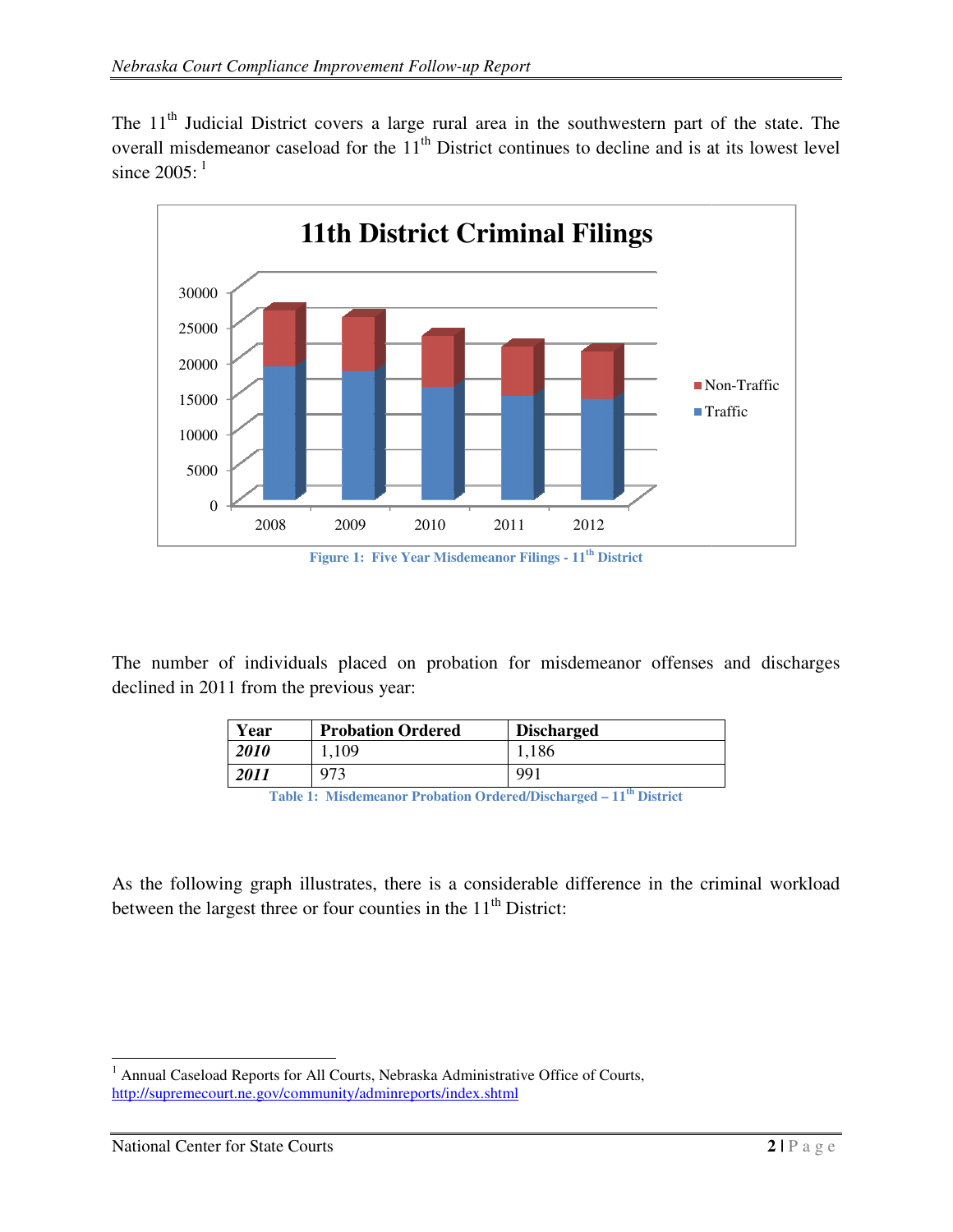

# **Pilot Project Features**

The primary features of the pilot project are closer monitoring of time payments, the use of mobile phone texting reminders, and scheduled review hearings to encourage greater compliance. Defendants who are granted time to pay are requested to provide their email compliance. Defendants who are granted time to pay are requested to provide their email address, cell phone number, and carrier information to compliance staff. Court staff determine a payment plan and set specific due dates when the defendant comes out of court. Generally, the total amount of fines, costs, fees, and restitution is divided by the number of months on total amount of fines, costs, fees, and restitution is divided by the number of months or probation. For example, payment over a 12 month probation period would be in 11 installments.

probation. For example, payment over a 12 month probation period would be in 11 installments.<br>Defendants receive a courtesy reminder text from compliance staff prior to their due date, and Defendants receive a courtesy reminder text from compliance staff prior to their due date, and will receive further texts if they miss a payment date or the court issues a warrant. Defendants will receive further texts if they miss a payment date or the court issues a warrant. Defendants are scheduled for a future review date at 60 day intervals which they are not required to attend if are scheduled for a future review date at 60 day intervals which they are not required to attend if<br>they are in compliance with payment terms. Defendants also receive a text message regarding their next show cause hearing date. If the defendant fails to appear for a show cause hearing the court may issue a warrant. An outline of pilot project procedures agreed upon at the beginning of the project is included as Appendix B. the project is included as Appendix B

Two staff of the  $11<sup>th</sup>$  District agreed to take the primary responsibility for implementing the new procedures, splitting the counties between them. Both report that they are seeing an overall increase in payments and more regular compliance on the part of defendants. Interestingly, many defendants have expressed their appreciation for the reminder notices. Concerns that defendants would be unwilling to provide cell phone information have been unfounded. Staff was asked to assess the impact of these new procedures on compliance, as well as the amount of additional assess the impact of these new procedures on compliance, as well as the amount of additional time that was required to collect information, monitor accounts, and send text or email notifications. The results are summarized in this report.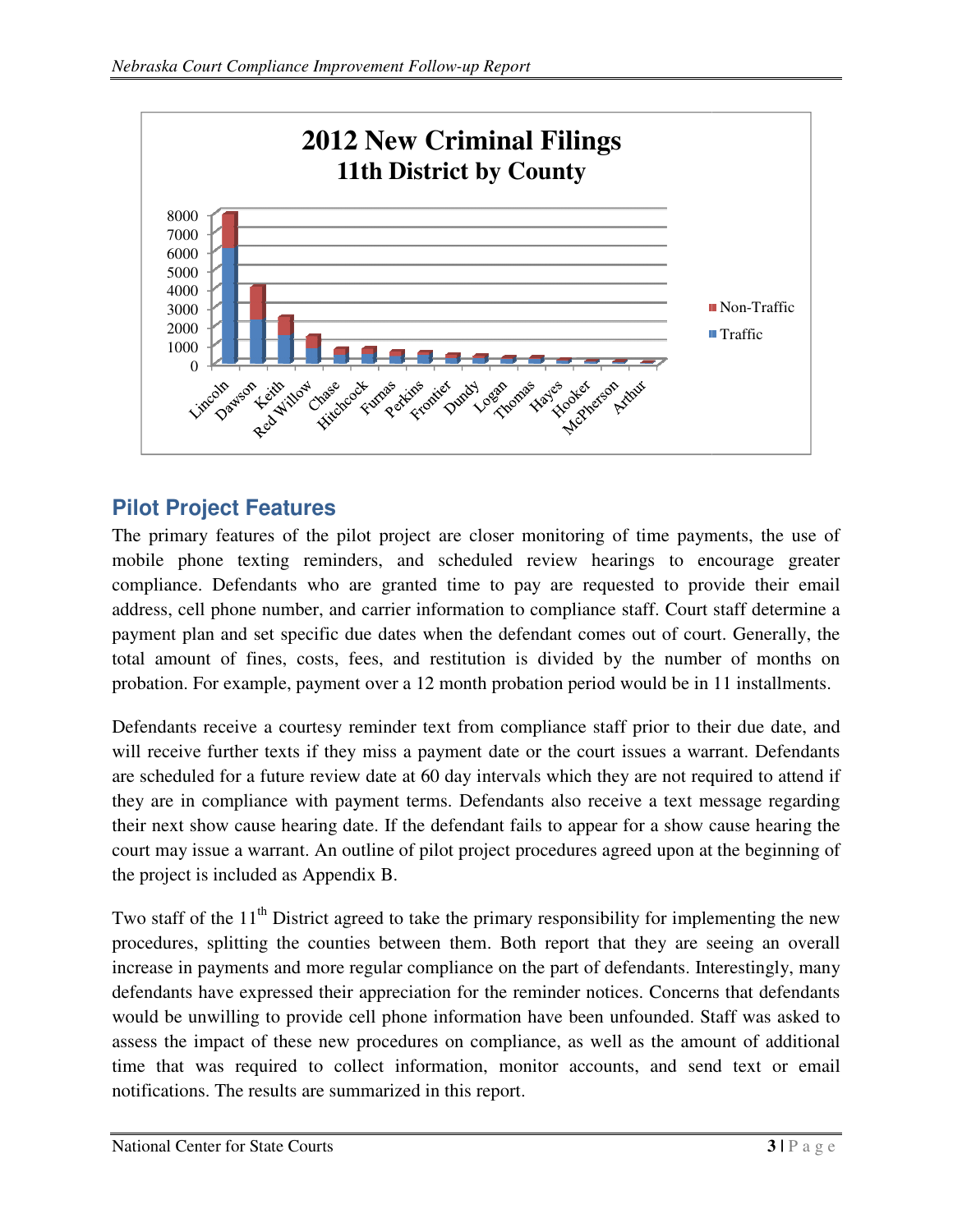# **Findings**

## **Pilot Project Outcomes**

#### Impact on Staff and Judicial Resources

Dundy Court Clerk Deb League reported that she dedicates approximately three to four hours each month to review and send notices, with Dawson County matters taking up the most time. Show cause hearings in Dawson are scheduled monthly and approximately 50 to 60 cases are set each month. Ms. League estimates that monitoring takes about four minutes per case each month. The other counties (Perkins, Frontier, and Chase) that she is responsible for have required a total of about three hours of her time each month.

Hitchcock County Clerk/Magistrate Linda Smith reported that as of April 12, 2013, there were a total of 328 time payment cases in the counties of Lincoln, Red Willow, Furnas, Hitchcock, Gosper, Hayes, Hooker, Logan, McPherson, and Thomas. The highest volume is for Lincoln County which has show cause hearings scheduled on Mondays, Wednesdays, and Fridays. Red Willow has hearings on Tuesdays, Furnas County on Mondays, and Hitchcock on 2<sup>nd</sup> and 4<sup>th</sup> Wednesdays. The remaining counties set show cause hearings once each month. Ms. Smith reviews records daily to ensure that payments are recorded. If a defendant is in compliance and is scheduled for court, they must be taken off the docket to prevent a warrant for non-compliance from being issued. She estimates that she spends about two hours total each day, including time for checking payments and sending reminder texts to defendants.

For judges one of the challenges has been access to accurate payment history information. The CGLANCE function displays recent payments but does not show the actual arrearage if the defendant is behind in payments. This is related to the lack of specific language in payment agreements setting the exact due dates for payments. This apparently makes monitoring defendant compliance more complicated that it needs to be. Defendants who are making payments each month believe they are in compliance, however it may appear in the system that they are in arrears.

The use of texting as a method of notification has caused some concerns when it comes to enforcing non-payment. Some judges have been reluctant to issue a warrant when a defendant fails to appear for a hearing that they were notified of by text, or fails to respond to a texted noncompliance notice. In reality this may be no more or less reliable than a mailed notice. As Judge Paine has noted, the solution is to make it clear when the defendant is granted time to pay that they are responsible for keeping the court informed of their current phone number, just as they are required to notify the court of their current address. In addition, the defendant should be required to acknowledge acceptance of notification by text when they sign their partial payment agreement.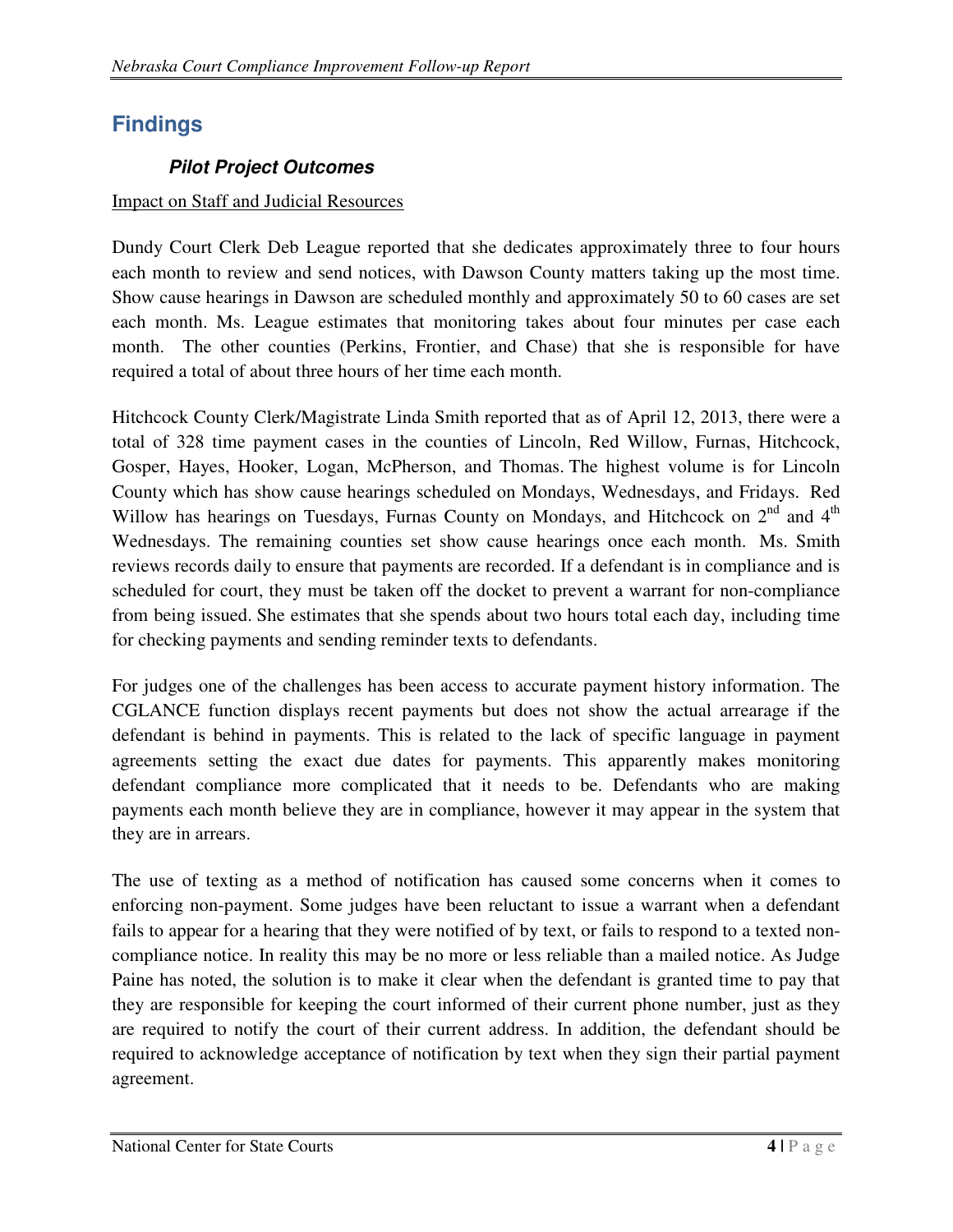Eleventh District Chief Probation Officer Lonnie Folchert indicates that creating the expectation that the defendant must appear in court if they fail to make payments, and that they may face jail time for non-compliance, has allowed probation officers to focus more on other terms and conditions of probation that are related to behavioral change. He notes that probation officers have not had to extend probation periods as frequently for failure to pay as a result of the new procedures.

#### Impact on Overall Receivables

Receivable reports for the  $11<sup>th</sup>$  District were prepared prior to commencement of the pilot project in 2012 and at the conclusion of the project in May 2013. While the past due amounts remain remarkably similar, a substantial reduction in amounts which are due and owing (but not overdue) occurred during this period. The reduction may be the result of successful efforts to compel defendants to pay their obligations earlier rather than allowing the amount to accumulate to the end of their probation term.

|      | Due       | <b>Past Due</b>                                                                                                                                                                                                                                                                                                                                                                                      | <b>TOTAL</b> |
|------|-----------|------------------------------------------------------------------------------------------------------------------------------------------------------------------------------------------------------------------------------------------------------------------------------------------------------------------------------------------------------------------------------------------------------|--------------|
| 2012 | \$345,836 | \$354,660                                                                                                                                                                                                                                                                                                                                                                                            | \$700,496    |
| 2013 | \$243,782 | \$354,901                                                                                                                                                                                                                                                                                                                                                                                            | \$598,683    |
|      |           | $\mathbf{p}_1, \mathbf{p}_2, \mathbf{q}_3, \mathbf{q}_4, \mathbf{q}_5, \mathbf{q}_6, \mathbf{q}_7, \mathbf{q}_8, \mathbf{q}_7, \mathbf{q}_8, \mathbf{q}_9, \mathbf{q}_9, \mathbf{q}_9, \mathbf{q}_9, \mathbf{q}_1, \mathbf{q}_2, \mathbf{q}_3, \mathbf{q}_4, \mathbf{q}_5, \mathbf{q}_7, \mathbf{q}_8, \mathbf{q}_7, \mathbf{q}_8, \mathbf{q}_9, \mathbf{q}_9, \mathbf{q}_9, \mathbf{q}_9, \mathbf{$ |              |

**Table 2: Comparison of Probation Case Pending Receivables as of April 5, 2012 and April 5, 2013**

#### Compliance with Payment Terms

Compliance staff provided two "snapshots" of the compliance status of cases which were being enforced under the pilot in the  $11<sup>th</sup>$  District on November 1 of last year and April 15 of this year. A defendant is considered "in compliance" if the amount has been paid in full or payments are current. A defendant was considered to not be in compliance if he/she has been granted an extension, probation has been revoked, a warrant issued, the defendant chose to sit out the time in jail, or the balance has been waived by the court. As the following tables indicate, there is a high level of overall compliance for cases in the pilot counties:

|                                                  | <b>Time Payments</b> | In          | $\%$      |  |
|--------------------------------------------------|----------------------|-------------|-----------|--|
| County                                           | <b>Granted</b>       | Compliance* | Compliant |  |
| Lincoln                                          | 112                  | 95          | 85%       |  |
| Red Willow                                       | 39                   | 37          | 95%       |  |
| Furnas                                           | 10                   | 10          | 100%      |  |
| Hitchcock                                        |                      | 8           | 100%      |  |
| Gosper                                           |                      |             | 75%       |  |
| Hayes                                            |                      | 6           | 100%      |  |
| <b>TOTAL</b>                                     | 179                  | 159         | 89%       |  |
| *paid in full or in compliance with payment plan |                      |             |           |  |

**Table 3: Snapshot of Cases in Compliance, November 1, 2012**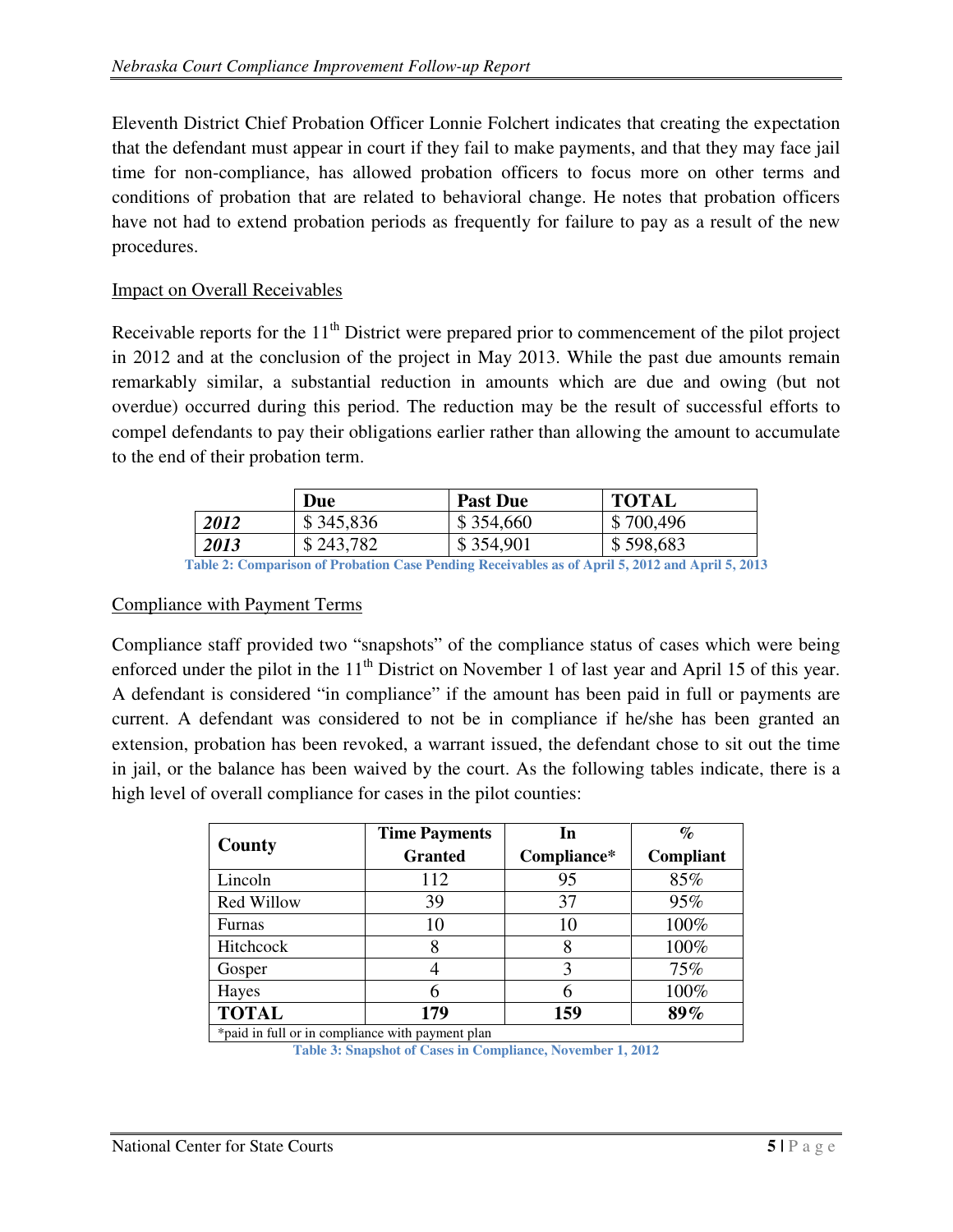|              | <b>Time Payments</b> | In          | $\%$      |
|--------------|----------------------|-------------|-----------|
| County       | <b>Granted</b>       | Compliance* | Compliant |
| Lincoln      | 213                  | 172         | 81%       |
| Red Willow   | 74                   | 60          | 82%       |
| Furnas       | 15                   | 14          | 93%       |
| Hitchcock    | 12                   | 12          | 100%      |
| Gosper       |                      |             | 66%       |
| Hayes        |                      | 5           | 80%       |
| Logan        |                      | 2           | 100%      |
| <b>TOTAL</b> | 328                  | 269         | 82%       |

\* paid in full or currently in compliance with payment plan **Table 4: Snapshot of Cases in Compliance, April 15, 2013**

#### Payment of Probation Fees

Table 5 compares payments and assessments for a six month period prior to pilot project activity with the final six months of the one year pilot for probation enrollment and supervision fees. The comparison shows an improvement in payment rates during the pilot period.

|                       | May $1 -$ October 31, 2011 |             | Nov. 1, $2012 - April 30, 2013$ |                  |             |      |
|-----------------------|----------------------------|-------------|---------------------------------|------------------|-------------|------|
|                       | <b>Assessed</b>            | <b>Paid</b> | $\%$                            | <b>Assessed</b>  | <b>Paid</b> | $\%$ |
| <b>Enrollment Fee</b> | \$12,770                   | \$6,011     | $47\%$                          | $\vert$ \$11,370 | \$7,167     | 63%  |
| <b>Probation Fee</b>  | \$72,358                   | \$21,478    | $30\%$                          | \$84,078         | \$31,198    | 37%  |

**Table 5: Comparison of Probation Fee Assessments and Payments**

#### Overall Compliance Rates

Figures 2 – 5 in Appendix A illustrate the amounts assessed, paid, and waived for the years 2007 through 2012 for the  $11<sup>th</sup>$  District. The charts show several trends:

- Judgment fee assessments increased in 2012, as did the proportion of judgment fees waived, unlike other fee types.
- Assessments of costs remained similar to the previous year, although the amounts waived and paid were lower.
- Probation enrollment fees have shown a steady decline along with the decline in criminal filings. The proportion of waivers in 2012 reached its lowest level.
- Probation fee assessments, despite lower caseloads, have increased and the proportion of fees waived has continued to decline.

It should be noted that the numbers for 2012 include only a portion of the period in which the pilot project was in effect, so that the total impact may not be readily apparent from these tables. The encouraging news is that the proportions of fees being waived appears to be declining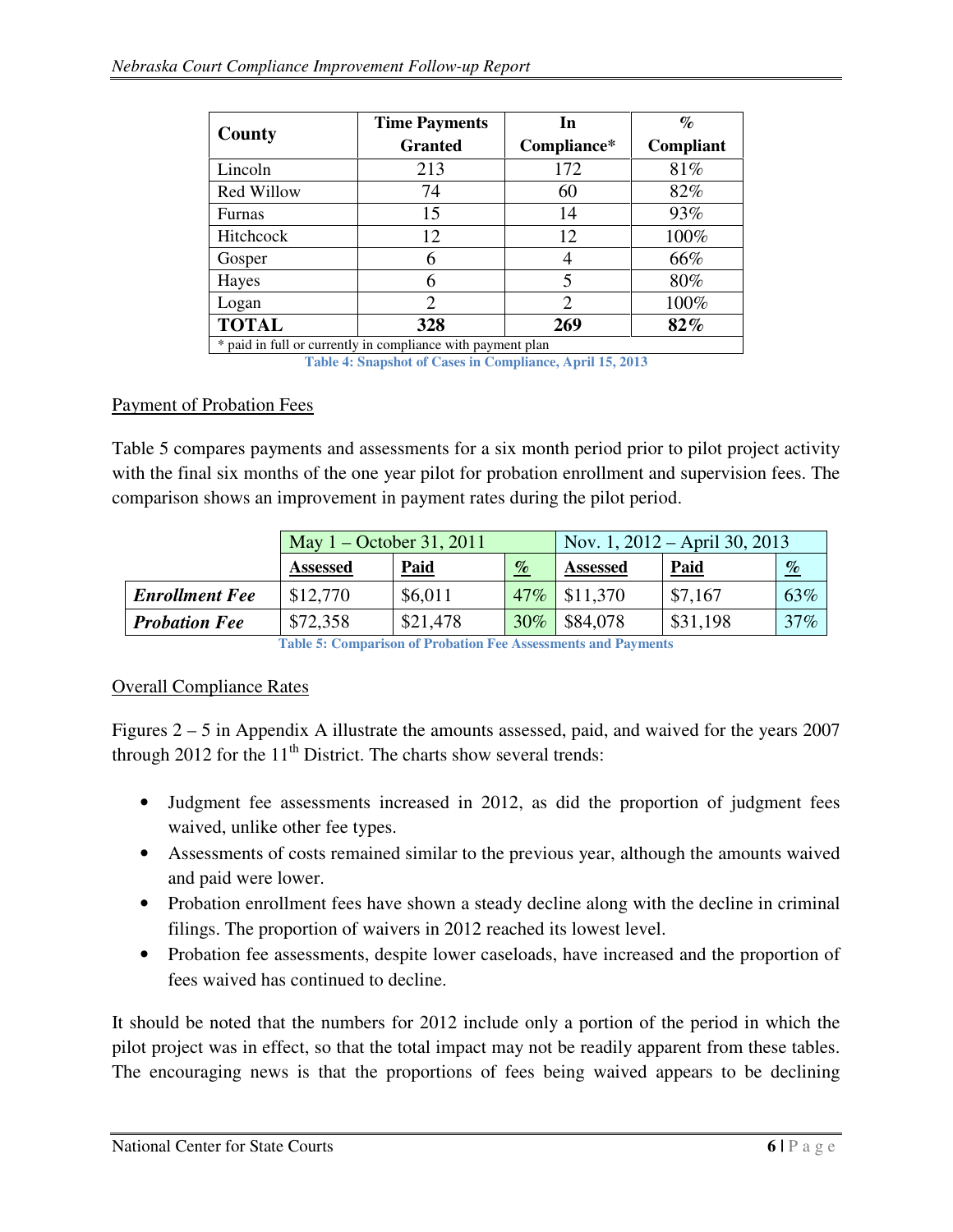overall, except for judgment fees. This was one of the objectives of the pilot project. Additional analysis is needed to determine the reasons for lower rates of collection of judgment fees.

## **Comparisons with Other Jurisdictions**

While there are no accepted collection rate standards that serve as a bench mark for assessing program effectiveness, studies in other states do provide some comparisons. The following are some examples of reported collection rates for various types of debt from several studies:

**Arizona** – The data from misdemeanor criminal cases in eight limited jurisdiction courts found an overall compliance rate of  $70<sup>2</sup>$ 

**Colorado** – A ten year analysis of all offenses (infractions to felonies) found that 70 percent of total amounts assessed had been collected. Payment rates for traffic-related cases were 82 percent.<sup>3</sup>

**Florida** – The Florida Clerks of Court Corporation has set a collection rate goal of 40% for misdemeanor criminal and traffic cases. A survey of selected Florida courts indicated that less than half of the clerks met the 40% goal for criminal cases, though all easily exceeded the goal for collection of traffic fines.<sup>4</sup>

**Michigan** – The Michigan State Court Administrator's Office studied cumulative collection rates over 18, 30, 42, 66, and 78 month periods for all case types. Results indicate that over a period of 78 months, district courts collect over 90 percent of assessments for misdemeanors and civil infractions. In the circuit courts, the 78 month collection rate for felonies is just below 30 percent.

Research has generally revealed that compliance with less serious misdemeanor and civil infraction penalties is higher, while the rate of collection of felony financial orders is considerably lower. This is likely attributable to a variety of factors. Restitution is ordered more frequently and at higher amounts in felony cases than misdemeanors, making full compliance more difficult. Defendants with serious charges are less likely to have the economic means to pay large fines and restitution, and many will serve jail or prison terms before being required to begin making payments. Generally, the enforcement of financial obligations has been a higher priority in misdemeanor and traffic courts.

 $\ddot{ }$  $2$  Dybas, Julie Application of CourTools Measure 7. Institute for Court Management Court Executive Development Program research paper, May 2007.

<sup>&</sup>lt;sup>3</sup> Litschewski, Paul. Fines and Restitution, Collecting by Investing. The Court Manager, Volume 26, Issue 1.

<sup>&</sup>lt;sup>4</sup> Matthias, John and Raaen, Nial. Study of the Effectiveness of Collections in Florida Courts. National Center for State Courts, November 2012.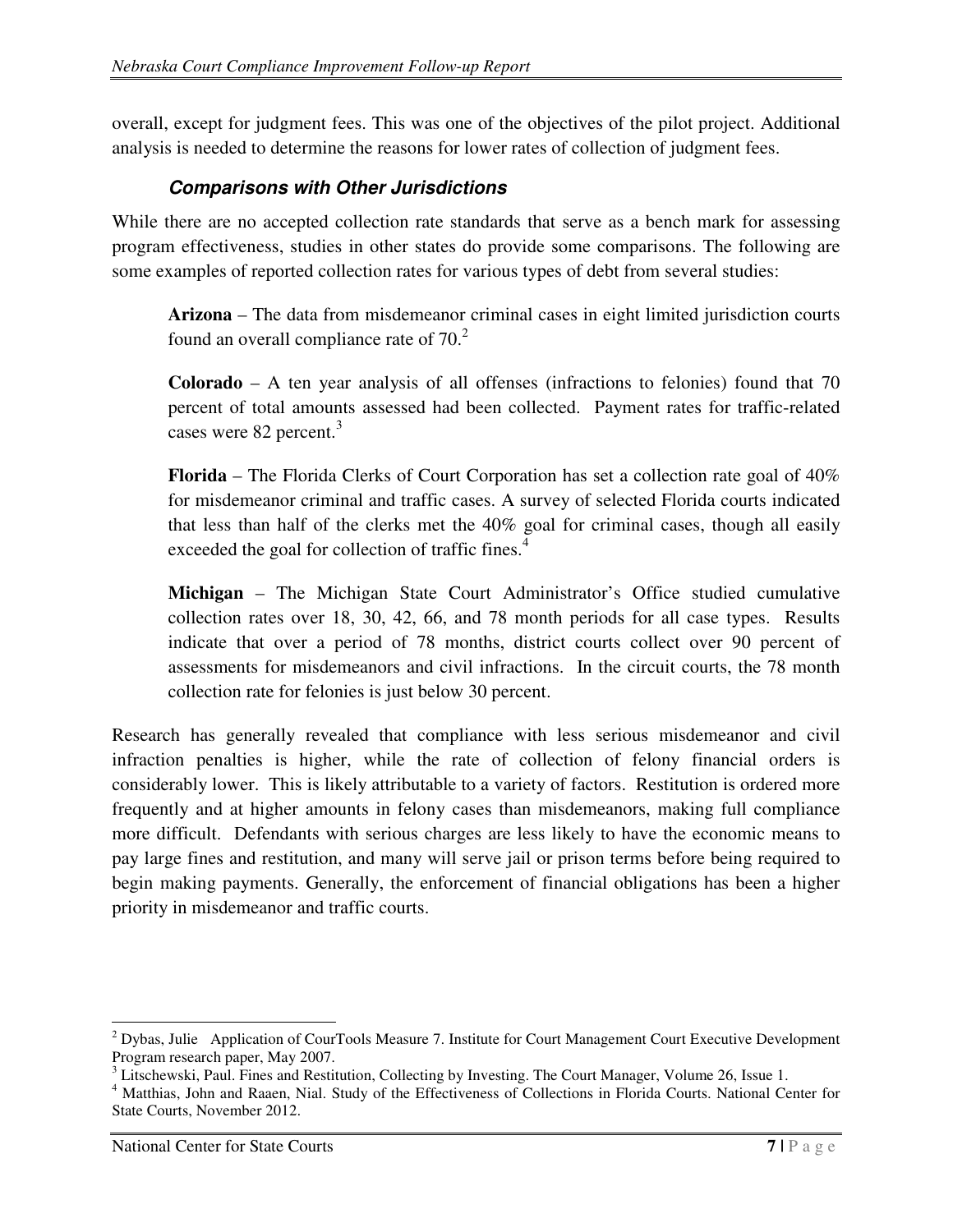## **Considerations for Further Implementation**

## Additional Clerical Time

The main issue that was identified during the pilot was simply the amount of time required to gather additional information (cell number and carrier) from defendants. The other aspect of the project that has consumed more time is requiring defendants who are not in compliance to appear for a show cause hearing. This does require additional time for both judges and clerks. The anecdotal evidence from the pilot indicates that most defendants are responding to the reminder messages and the number of show causes has remained relatively low. Even when a warrant has been issued staff has found that defendants are more responsive when they receive a text message notifying them of the outstanding warrant. While difficult to quantify, requiring defendants to appear in court sends a strong message that the court takes these obligations seriously which may ultimately result in higher compliance rates.

## Timely Information Exchange

For the system to work effectively the individuals tasked with entering defendant information and sending messages need timely and accurate information from the courts they serve. It was recommended by staff that they be provided with at least a weekly report identifying the individuals who had been placed on probation. Fortunately, the fact that Nebraska has a statewide case management system makes it much easier to access current case information from any location. Without this it is unlikely that in-sourcing clerical work would be feasible.

#### Improved Information for Defendants

Staff noted the need to improve the language and format of time payment orders to make them more understandable for defendants and staff. Clearer language indicating when partial payments are due is needed. Revised forms have been developed by project staff and are included in the appendix.

## Clarification of Roles

The collection workers have taken on new roles and there will need to be additional clarification of their duties and responsibilities if the project is expanded. As an example, when defendants receive texts indicating they are in arrears, if they believe they are current with their payments they typically call the court for clarification. As the collections workers already have the information it may be easier for them to be the point of contact for the defendant once a time payment has been set up. Otherwise, as Judge Paine has pointed out, court staff has to log on, look at all the payments and try to figure out why they are getting the texts. It may also be beneficial to give staff the discretion to continue show cause hearings under specific conditions when a defendant appears to be making a good faith effort.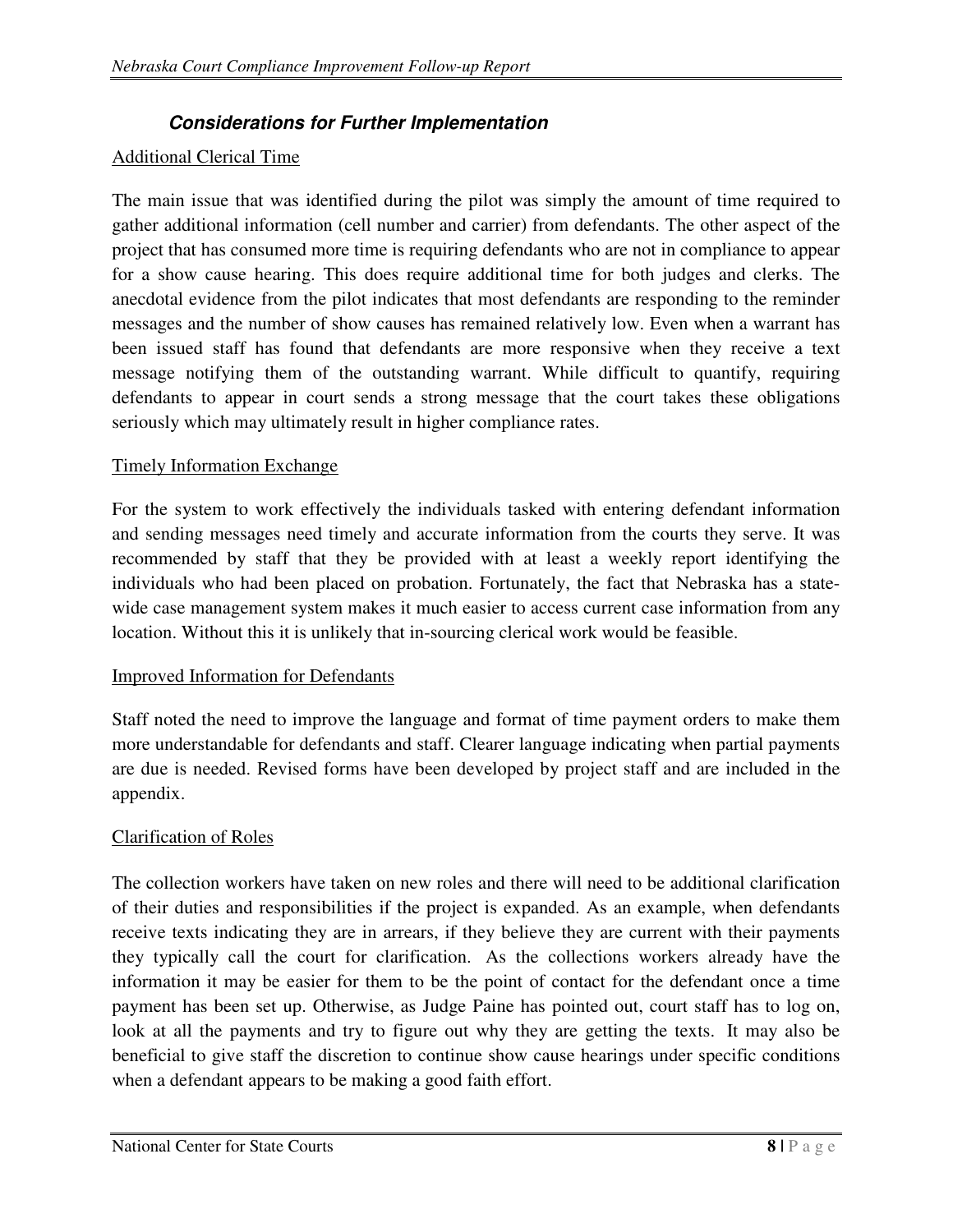## **Application of Results to Other Districts and Cases**

#### Application to Non-Probation Cases

Although the pilot was originally intended for cases in which probation and time payments were ordered, the process has already expanded to include other cases with time payment agreements. Staff reports that required appearances for show cause hearings are rare, and most people are very willing to provide the additional information when the purpose is explained to them. Proposed procedures for collection of non-probation cases which were prepared by program staff are included in Appendix C.

#### Application to Other Districts

One of the benefits of conducting the pilot project in the  $11<sup>th</sup>$  District is the opportunity to demonstrate how resources in the more rural courts can be used more efficiently. One staff member was able to manage cases in ten counties, owing in part to the relatively small number of cases in many of them. However, if the process works in a setting where there are multiple offices to work with, it should work as easily for higher volume districts with fewer courts. The primary question will be whether there are staff available to take on the additional work, either for their own court or collectively as has been the case in the  $11<sup>th</sup>$  District. If so, there appears to be no reason why the process can't be applied successfully in other areas of the state.

## **Principles of Effective Collection**

Though its research and experience with court collections across the country, NCSC has identified a set of principles that are characteristic of effective programs.<sup>5</sup> The following is an assessment of how these principles have been applied in the  $11<sup>th</sup>$  District:

*Demonstrate judicial and administrative commitment* – Judicial leadership has been a key part of the  $11<sup>th</sup>$  District pilot, as has support from the Administrative Office of the Courts (AOC). If the program is duplicated in other districts both local judicial leadership and on-going support from the AOC will be needed. NCSC has found that one way of ensuring continuing interest and commitment is through development and periodic publication of performance measures and feedback on program effectiveness.

*Establish clear responsibility for collection* – Clerk's staff, judges, and probation officers each have important roles in holding defendants accountable for financial obligations. The pilot project identified these responsibilities prior to commencement of the effort. Based on the results a more formal set of policies and procedures should be developed to guide other courts.

 5 Klaversma, Laura and Matthias, John. *Current Practices in Collecting Fines and Fees in State Courts: A Handbook for Collection Issues and Solutions* (2<sup>nd</sup> edition), National Center for State Courts, 2009.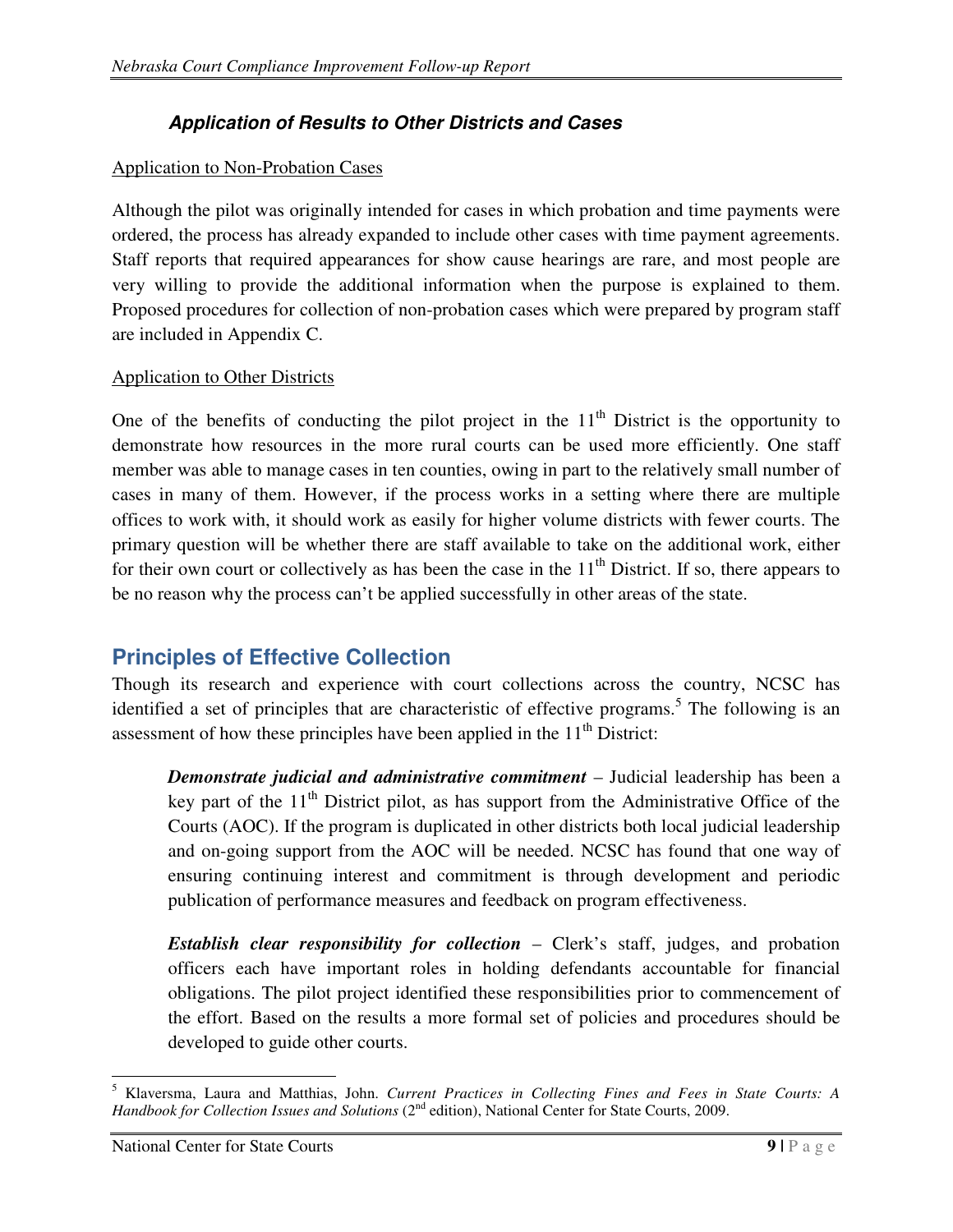*Communicate expectations to defendants* – Participating judges and staff noted that improvements to payment agreements and probation orders are needed to ensure that defendants are clear about due dates for payments. The text messaging feature seems to effectively communicate to defendants what is expected and the consequences for noncompliance.

*Establish and adhere to procedures* – All indications are that the staff who volunteered to monitor payments and manage the notification process has followed the agreed-upon procedures for the program. Because of concerns about the notice process itself, some judges have chosen to not issue warrants for failure to appear or have opted out of the program. As noted in the recommendations, the issue of what constitutes proper notice needs to be addressed.

*Immediate responses to non-compliance* – This is another hallmark of the pilot project. The texting/email feature provides a direct and immediate way to communicate with defendants when they have failed to pay or appear as required.

*Ensure that procedures are understood by all* – Early communication and exchange of ideas between participating judges and staff, as well as during the pilot project, was evident. This has helped head off potential problems and ensured that staff had an opportunity to offer input and ideas for improvement. Open communication is especially important when courts venture into new ways of doing business.

*Employ a range of effective sanctions* – The pilot project focused primarily on improving communications with defendants. As part of an on-going assessment of collection practices the AOC may want to review the available sanctions for noncompliance and assess to what extent various courts use these sanctions, and their effectiveness. The enforcement process does, however, employ a series of graduated responses, beginning with notification, followed by a show cause hearing, additional notification and eventually a bench warrant.

*Set short periods for payment* – This was not specifically addressed as part of the pilot project. Future discussions about policy should assess current practices for determining the length of payment periods based on defendant ability to pay, as well as the feasibility of requiring most defendants to make a partial payment at the time of sentence. During the initial assessment there was some discussion about encouraging defendants to utilize the on-line payment feature available on the public terminals at each court.

*Set collection goals and monitor performance* – Data collected for the pilot project to establish a collection baseline and measure the effectiveness of the project activities will be the basis for a more comprehensive assessment of current accounts receivable and the development of performance goals and measures.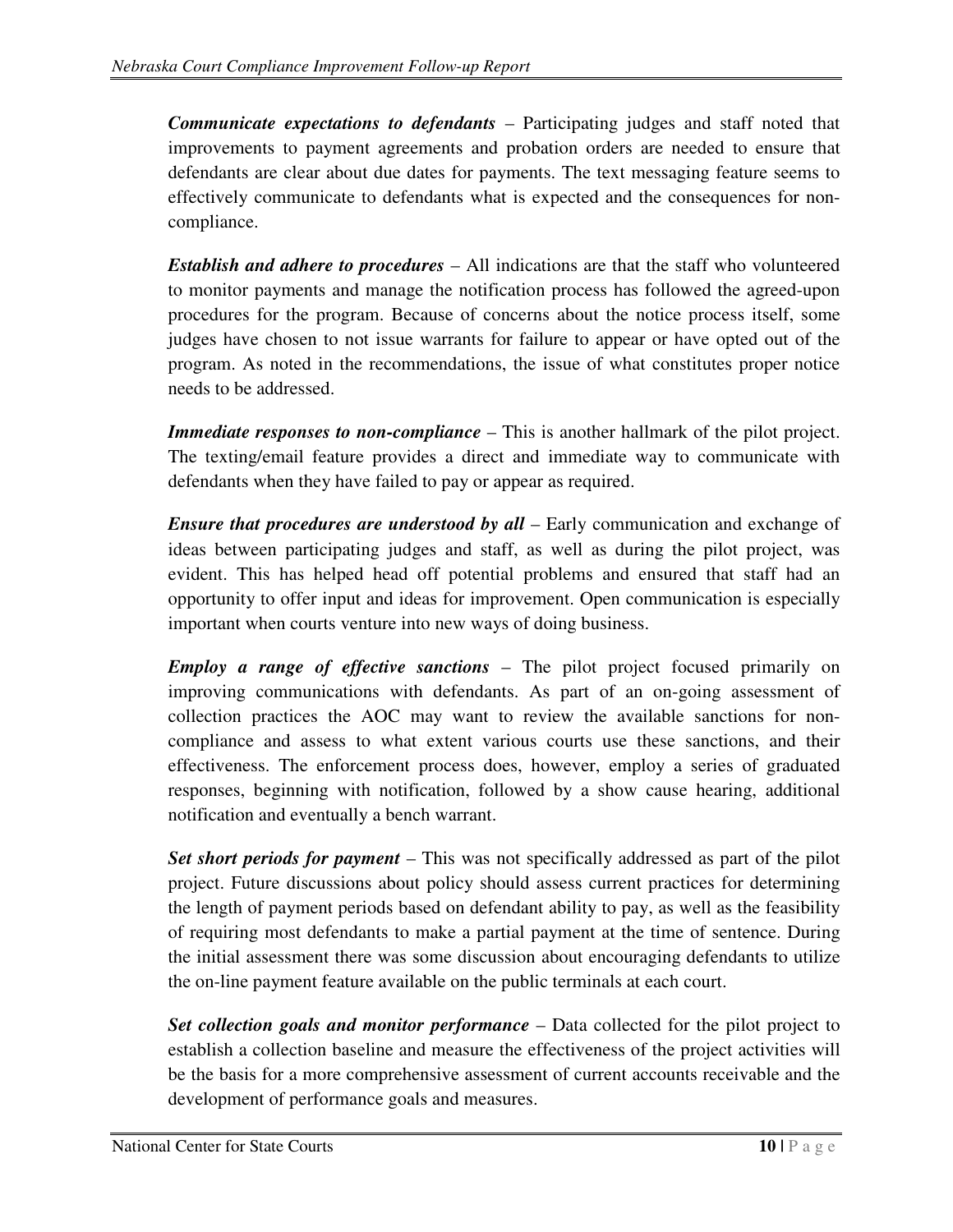## **Recommendations for Further Action**

Based on comments, data, and observations from pilot project participants and leaders, the following recommendations are offered:

**Recommendation 1:** The pilot project should be expanded in the 11<sup>th</sup> District to include defendants who are not placed on probation supervision but eligible for time payments.

**Recommendation 2:** Forms language should clearly state that defendants are responsible for providing current contact information, and a place on the form for them to acknowledge acceptance of electronic notification by text or email should be included.

**Recommendation 3:** The AOC should take the initiative to review current statutes and court rules that impact collection and recommend changes. Issues identified during the pilot project include recognizing the validity of electronic notification, clarification of the application of bonds to payment schedules, and procedures for ordering joint and several restitution.

**Recommendation 4:** Based on recommendations from pilot staff, new versions of court forms should be adopted state-wide to make it easier for clerks to enter payment schedule information and for defendants to understand payment plan terms. These include the *Order of Probation*, *Time Payment Application/Orders* (probation and non-probation) and *Journal Entry and Order.* Other forms, such as the *Financial Affidavit* and *Adult Report Form* should have space for cell phone and email information. (Please see sample time payment application/order and payment calculation forms prepared by Judge Paine and her staff in Appendix D and E)

**Recommendation 5:** Improved functionality is needed on JUSTICE to set up and calculate time payments, including more flexibility in setting payment due dates and amounts.

**Recommendation 6:** Screen layouts and functionality in JUSTICE, such as CGLANCE, should be reviewed and modified if possible to provide judges and staff with more complete information on payment compliance, such as the current amount past due.

**Recommendation 7:** The feasibility of adding functionality to JUSTICE to automatically generate emails and text messages based on payment due dates and hearings, as well as post this information to the case chronological record, should be investigated.

**Recommendation 8:** Once final modifications to the current procedures and forms have been made, program procedures and protocols should be documented in the form of a guide for other districts.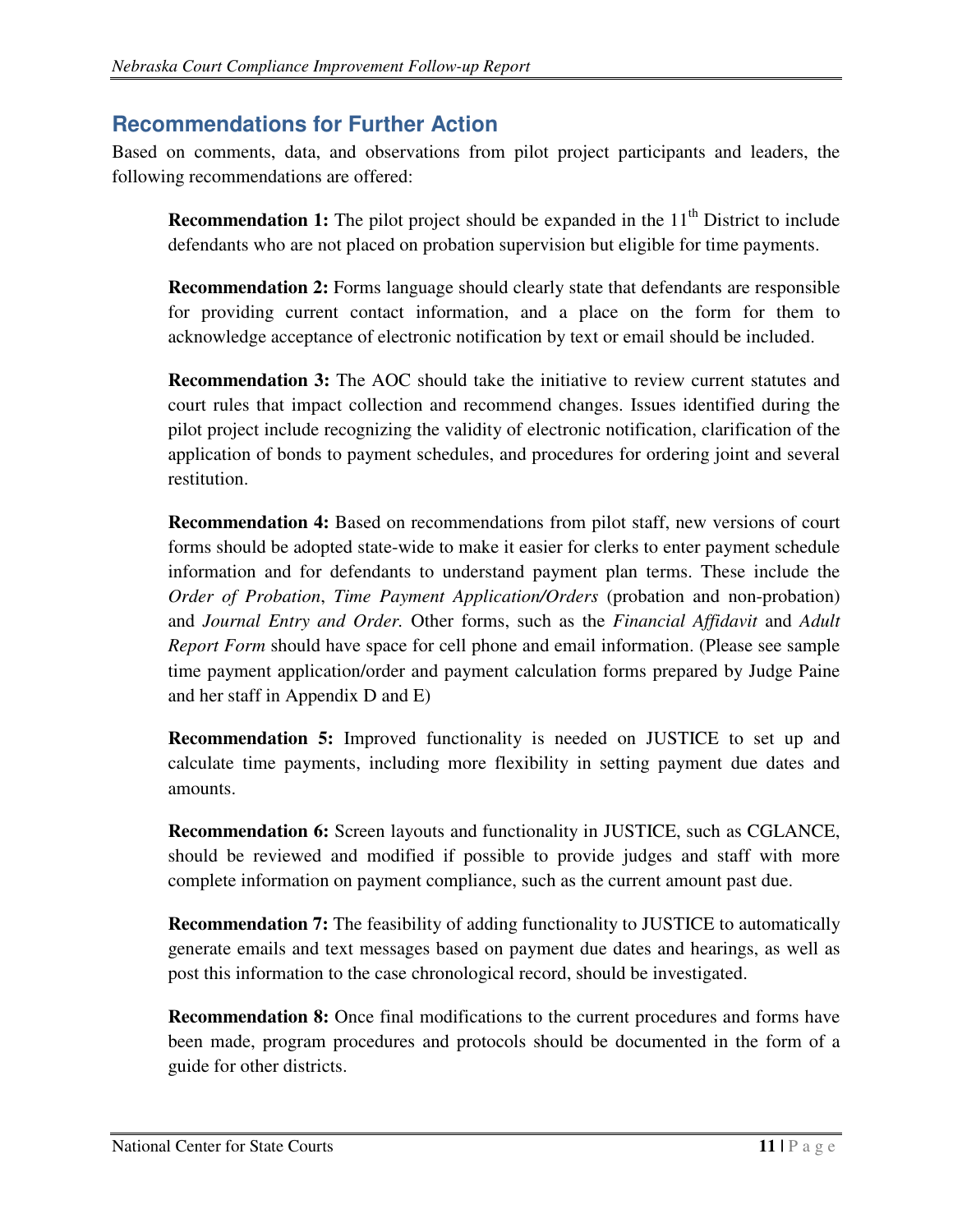**Recommendation 9:** The AOC should support expansion of the pilot project to other districts and facilitate staff training to ensure consistent implementation. The AOC should also consider offering general collections training for judges and court staff.

**Recommendation 10:** The AOC determine if there is a need to develop a new or revised job description or other directive that clarifies the duties and responsibilities of staff assigned to these tasks, and whether there should be any adjustment in compensation.

**Recommendation 11:** The AOC should develop reports for periodic review to assess the effectiveness of collection efforts and publish this information for judges and staff. This includes reports by individual court, judicial district, and state-wide.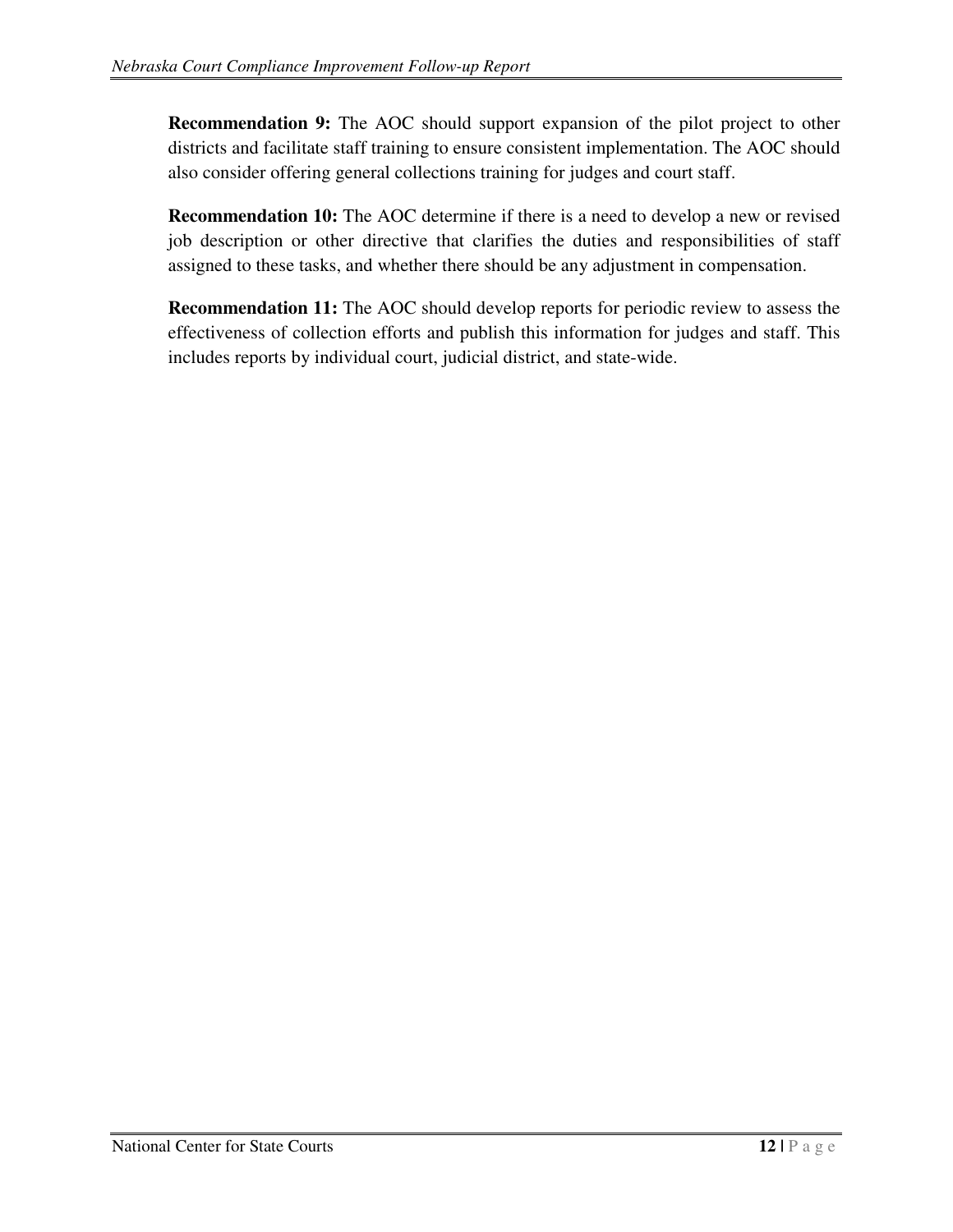

APPENDIX A - 11<sup>th</sup> District Assessment, Payment, and Waiver Rates - 2007-2012

**Figure 2: Judgment Fees Assessed, Waived, and Paid** 



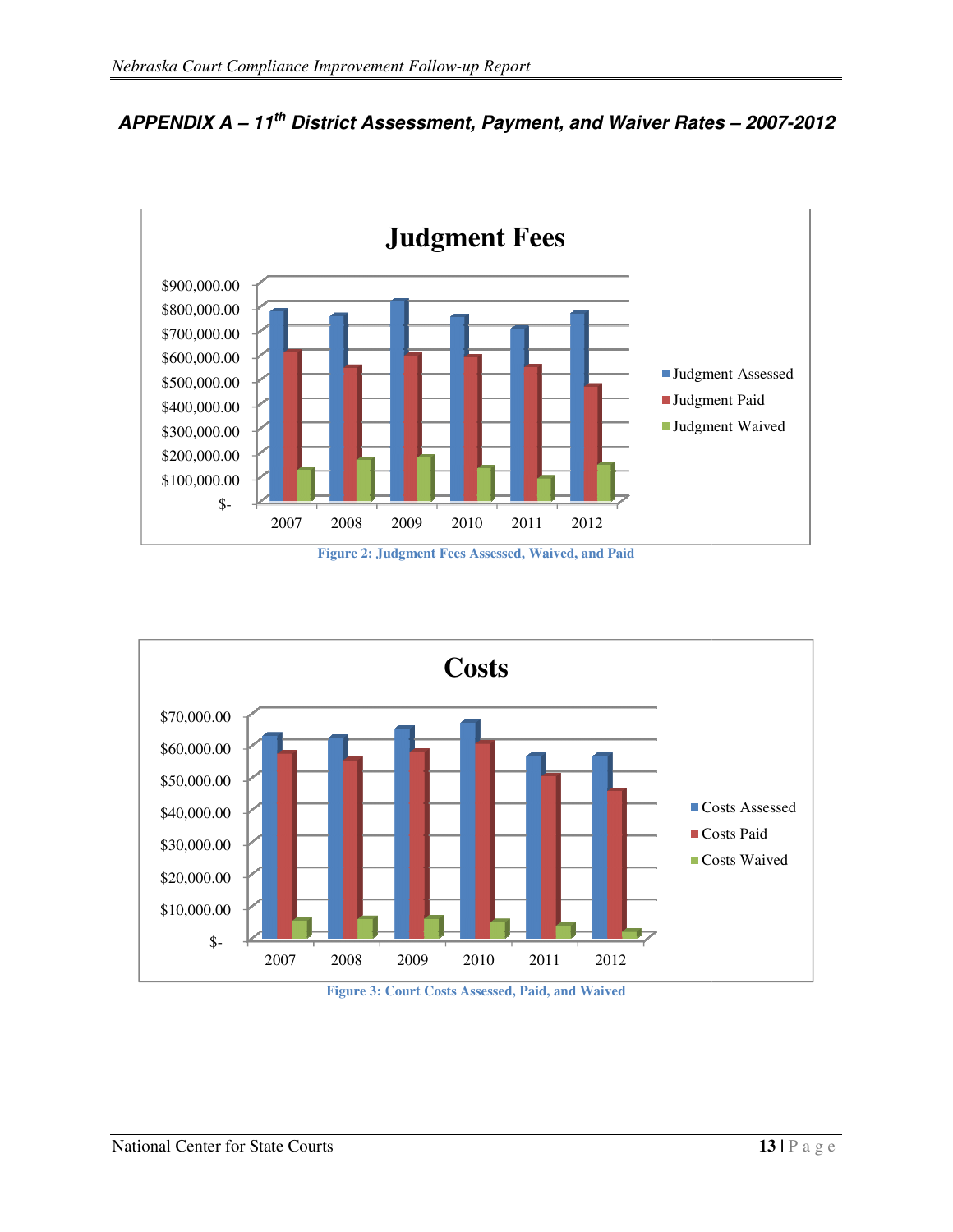

**Figure 4: Probation Enrollment Fees Assessed, Paid, and Waived** 



**Figure 5: Probation Fees Assessed, Paid, and Waived**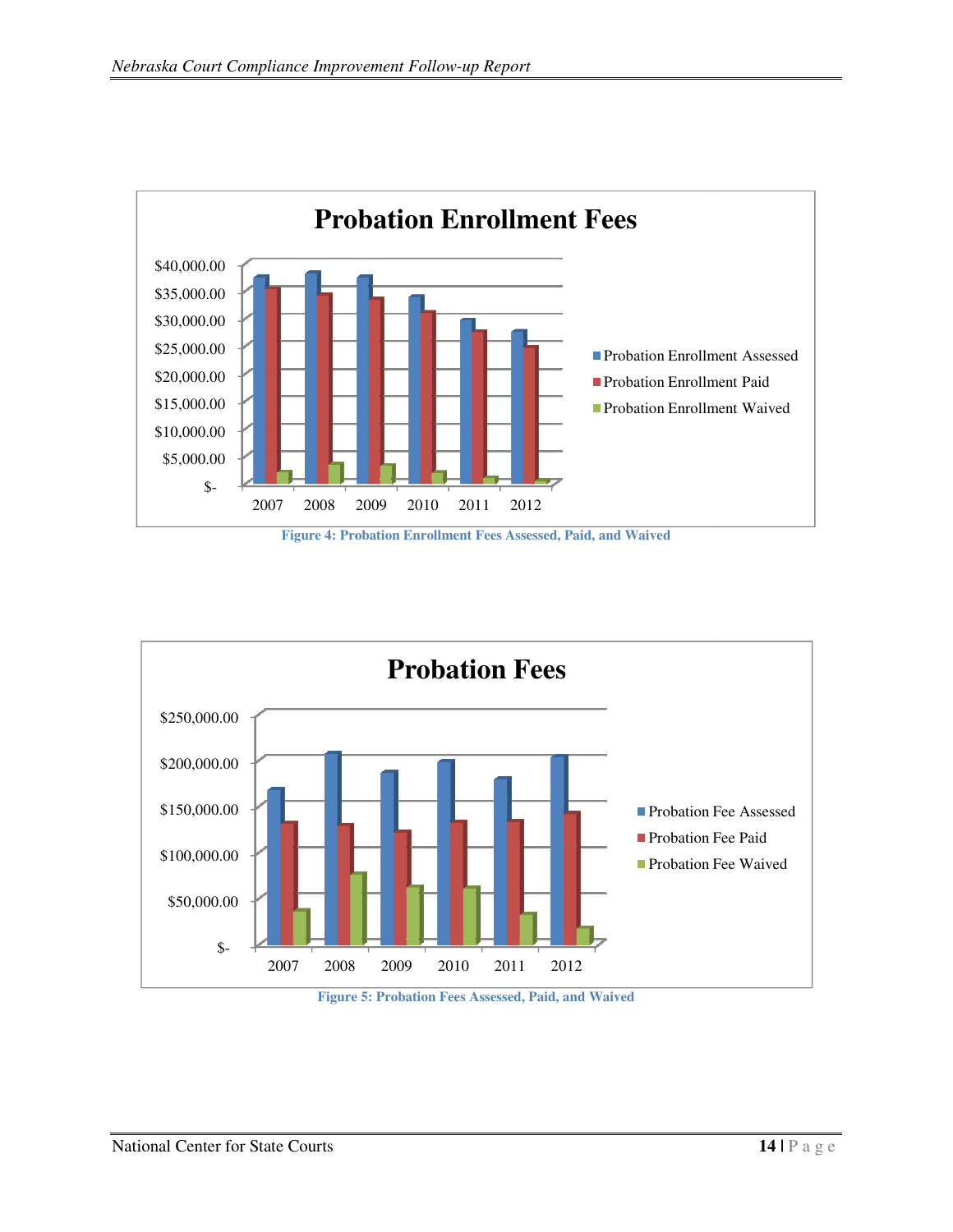## **APPENDIX B – Pilot Project Procedures**

The following procedures were outlined at the beginning of the pilot project:

- When a defendant put on probation with fines, costs and restitution ordered (including probation fees), and time payments are allowed, the defendant will sign a time payment agreement which sets out a specific payment plan (monthly payments divided equally over the period of probation, minus one month). Time payments are set up by each court on the TPINFO screen. The judge will order as condition of probation that the defendant be in compliance with the payment plan.
- Time payment agreement sets the first order to show cause (OTSC) hearing approximately 60 days after sentencing. Information is obtained as to defendant's address, e-mail, and cell phone number and cell phone provider.
- If a defendant is in compliance with payment plan, a text message and e-mail message will be sent telling defendant that they do not have to come to court and will give them a new OTSC hearing date (approximately 60 days down the road). Collection workers schedule a new OTSC hearing. (Collection workers will have to get regular court dates from all courts and make sure court is scheduled on that specific date).
- If the defendant is NOT in compliance with payment plan, a text message and e-mail reminder will be sent to the defendant that they must come to court to show cause why they are not in compliance. If willfully failing to pay, the defendant can be held in contempt and/or a violation could be filed.
- If the defendant fails to appear and is not in compliance, a warrant is issued or MTRP filed.
- Reminders are sent out from collection worker's location. Court dates for the OTSC hearings must be obtained from the individual courts.
- If a warrant is issued, collection workers will send notification that a warrant has been issued and that if the defendant becomes compliant, the warrant will be recalled.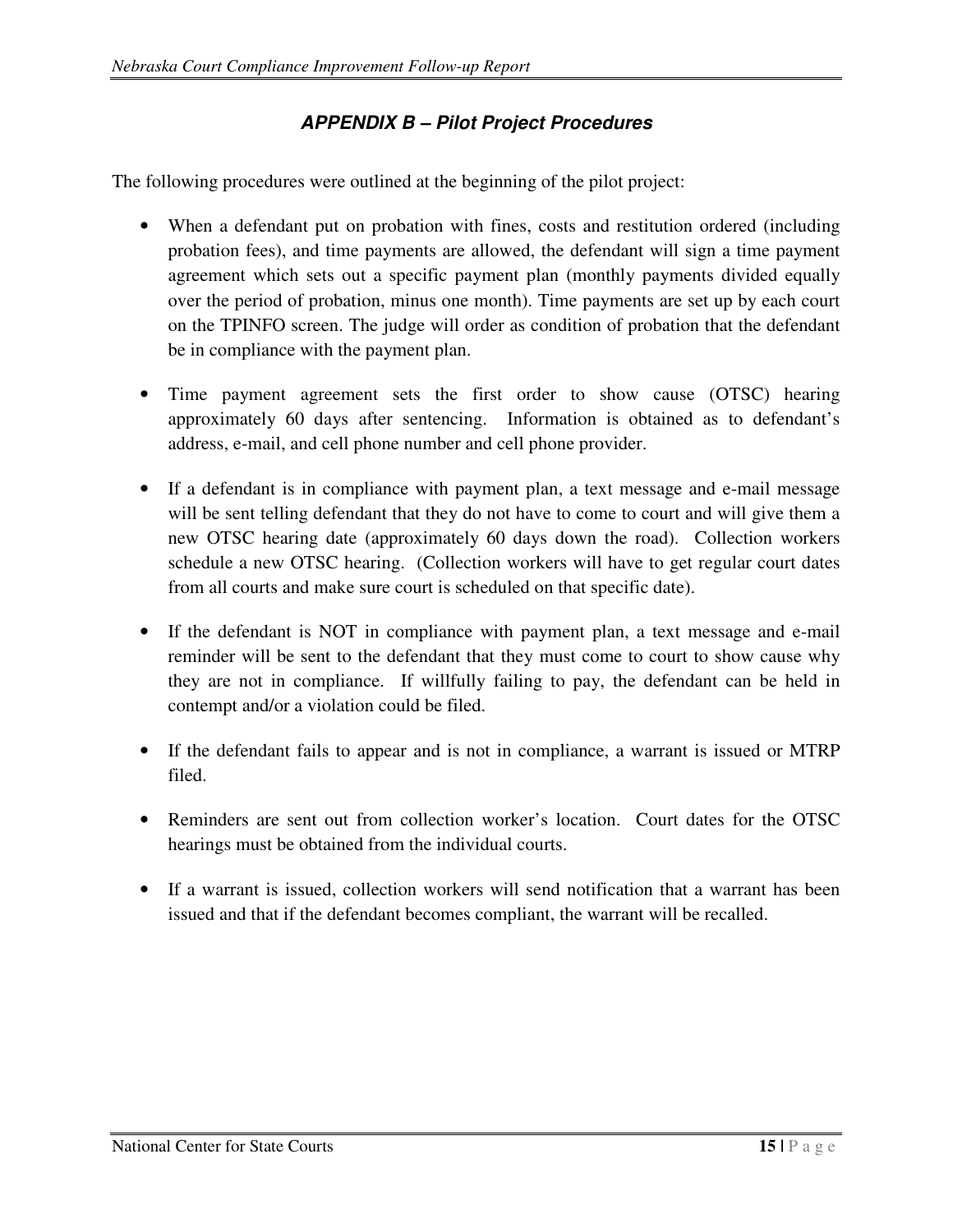## **APPENDIX C – Applying Pilot Procedures to Non-Probation Time Payments**

The following procedures have been outlined by  $11<sup>th</sup>$  District staff for managing the enforcement of non-probation time payments:

- Judges or clerks will determine the terms of the defendant's payment plan.
- Judge or clerk will set the first OTSC hearing date.
- Payment and hearing date information will be recorded on the Time Payment Agreement, which the defendant must sign. A copy will be forwarded to the remote collection worker.
- The clerk will obtain the defendant's cell number and phone carrier, and/or email address. This information will be entered into JUSTICE.
- The defendant will be advised that he/she will receive a text message or email of the OTSC hearing, or if in compliance, a notice waiving their appearance and setting a new hearing date.
- The defendant is notified that messages are a courtesy and that they must inform the court of any changes to their contact information. Further, if they do not receive the messages they must appear at court for their hearing.
- Collection workers will monitor payments and send messages to defendants either confirming compliance and notifying them of a new hearing/compliance date, or reminding them of the hearing approximately 5-7 days prior to the date.
- At a hearing the presiding judge will be able to check payments in CGLANCE.
- If the defendant fails to appear for a scheduled hearing and is not in compliance, the judge may issue a warrant. When a warrant is issued the collection worker will send a text or email notice that the warrant has been issued and what the defendant must do to come into compliance. This step will be subject to approval of the presiding judge.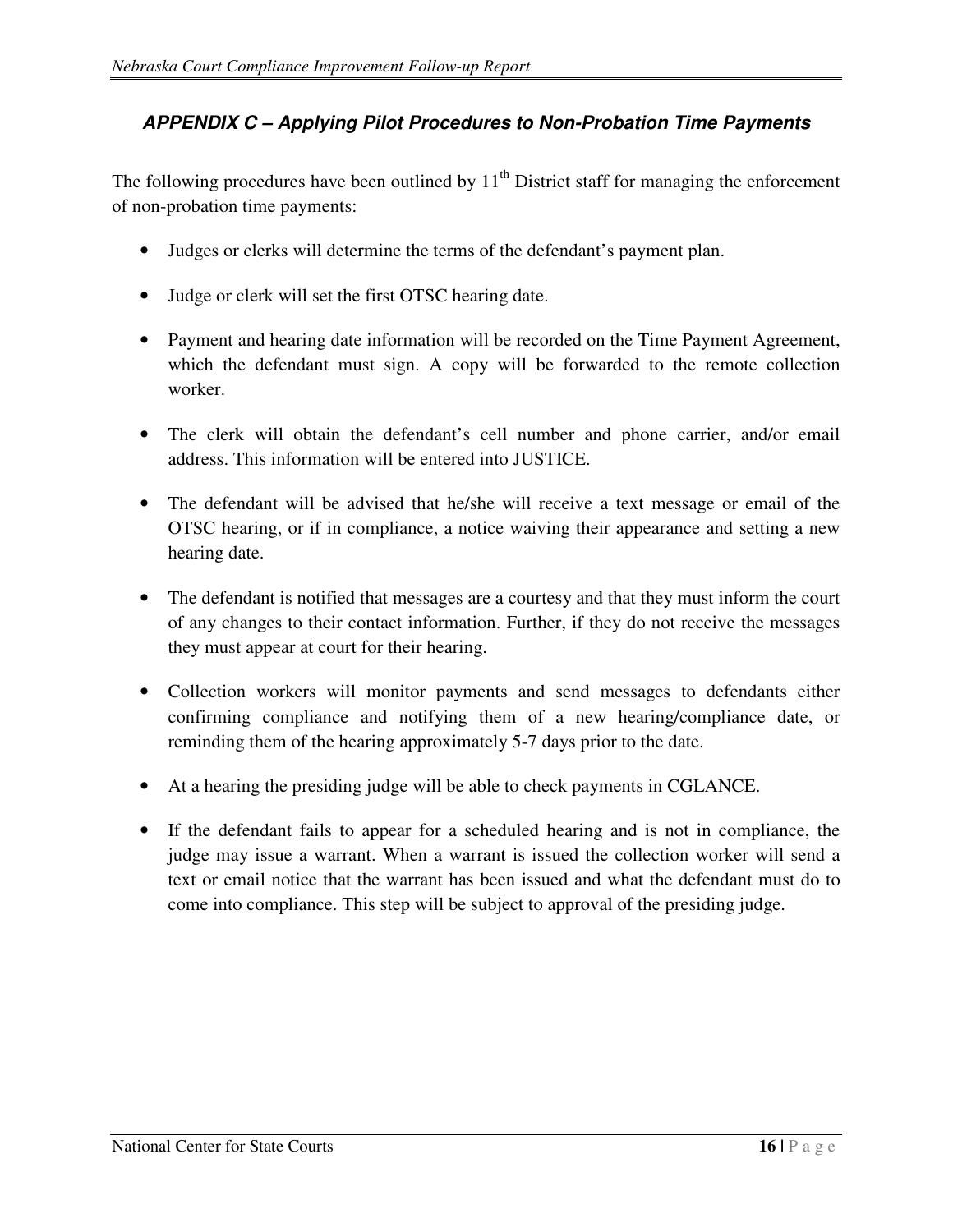#### **APPENDIX D – Time Payment Application/Order**

IN THE COUNTY COURT OF HITCHCOCK COUNTY, NEBRASKA P.O. BOX 248 - TRENTON, NE - 69044-0248 308-334-5383

State v. Joe G. Cool Case ID: CRXX-234 Citation No.: EE XXXXXXX

#### APPLICATION

I, the defendant in this matter, do not have sufficient funds to pay the judgment(s) against me. I wish to apply for an extension of time in which to pay such judgment(s). I acknowledge receipt of a copy of this agreement and agree to abide by its terms. I understand I can make partial payments and that if this time payment is for a traffic offense, failure to pay as directed may result in the suspension of my operator's license. I further understand that if my fine and costs are not paid by the due date, a warrant may be issued for my arrest and that failure to pay restitution my ultimately result in the garnishment of my wages and/or the seizure of personal assets. Payment can be made to the Court at the above address or online at **http://ne.gov/go/paycourts**.

| Address:    | City/State/Zip: |
|-------------|-----------------|
| Home Phone: | Cell Phone:     |
| Carrier:    | Email           |

The undersigned understands that the monthly payment shown below must be paid on or before the  $10<sup>th</sup>$ day of each month and that failure to do so may result in a warrant being issued for my arrest. I agree that notice for any subsequent hearings to show cause for nonpayment may be made by text message, email, phone or regular mail at the contact information given above. Failure to keep the court advised of changes in this information resulting in failures to appear at future court hearings may result in a warrant being issued for my arrest.

Defendant's Signature:

#### ORDER

The defendant's application is granted. It is ordered that the defendant pay:

| <b>Probation Fees</b>         |              | $\frac{1}{2}$ are to be paid at the rate of \$25 by the 10 <sup>th</sup> of each month.                      |  |  |
|-------------------------------|--------------|--------------------------------------------------------------------------------------------------------------|--|--|
| $Fines: \ldots \ldots \ldots$ |              |                                                                                                              |  |  |
|                               |              |                                                                                                              |  |  |
| $Restrution: \ldots$ .        | $\mathbb{S}$ |                                                                                                              |  |  |
|                               |              | Total of: $\frac{1}{2}$ = $\frac{1}{2}$ by _____ months on probation = \$ __________ monthly payment.        |  |  |
|                               |              |                                                                                                              |  |  |
|                               |              | If the judgment(s) is/are not paid by said date, it is further ordered that the defendant appear before this |  |  |
|                               |              |                                                                                                              |  |  |
|                               |              | committed to jail and/or fined for contempt for nonpayment of judgment(s).                                   |  |  |
| Special Conditions:           |              |                                                                                                              |  |  |

CASE FILE COPY

By the Court: